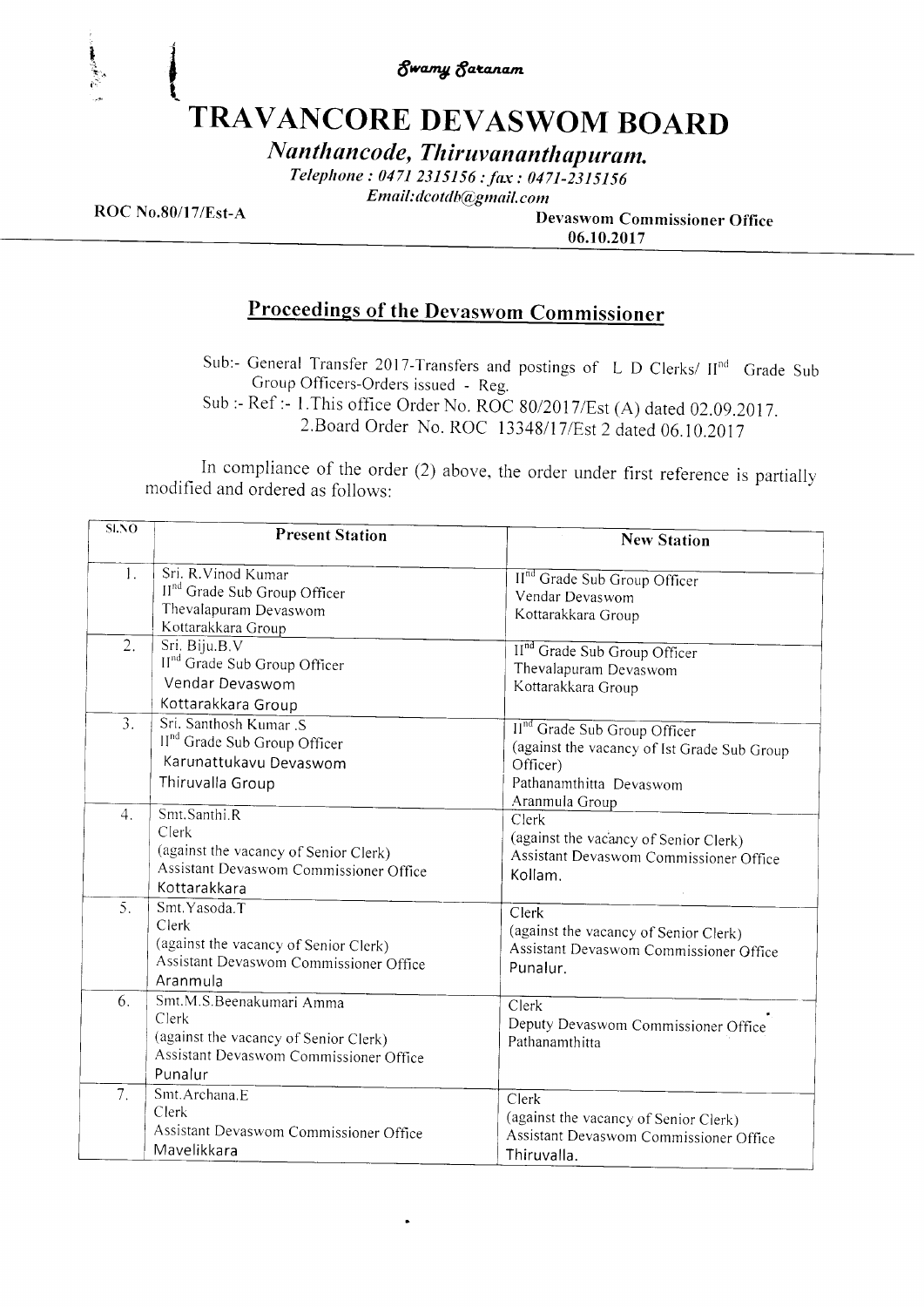|                | Ewamy Earanam                                                                                                                                                        |                                                                                                                                                 |
|----------------|----------------------------------------------------------------------------------------------------------------------------------------------------------------------|-------------------------------------------------------------------------------------------------------------------------------------------------|
| 8.             | Smt.K.P.Athira, Clerk<br>Assistant Devaswom Accounts Office,<br>Vaikom                                                                                               | Clerk<br>(against the vacancy of Senior Clerk)<br>Assistant Devaswom Commissioner Office<br>Vaikom.                                             |
| 9.             | Sri.P.Ravi<br>II <sup>nd</sup> Grade Sub Group Officer<br>Aryasala Devaswom                                                                                          | Clerk<br>(against the vacancy of Senior Clerk)<br>Assistant Devaswom Commissioner Office                                                        |
| 10.            | Thiruvananthapuram Group<br>Sri.S.Rajeev Kumar<br>II <sup>nd</sup> Grade Sub Group Officer<br>Cheriyakalavoor Devaswom<br>Ambalapuzha Group                          | Thiruvananthapuram.<br>II <sup>nd</sup> Grade Sub Group Officer<br>(against the vacancy of Ist Grade Sub Group<br>Officer)<br>Thakazhy Devaswom |
| 11.            | Sri. Vishnu K Babu<br>Clerk,<br>Assistant Devaswom Commissioner Office<br>Kollam                                                                                     | Ambalappuzha Group<br>Auditor<br>Assistant Devaswom Accounts Office<br>Vaikom                                                                   |
| 12.            | Sri.Vishnu.V.Nair<br>II <sup>nd</sup> Grade Accountant<br>Vaikom Devaswom, Vaikom Group                                                                              | Clerk<br>Assistant Devaswom Commissioner Office<br>Changanassery.                                                                               |
| 13.            | Sri.Abijith .M.<br>Clerk<br><b>Executive Office</b><br>Sabarimala                                                                                                    | II <sup>nd</sup> Grade Sub Group Officer<br>Lakshminada Devaswom<br>Kollam Group                                                                |
| 12a            | Sri.Kishore Chandran<br>II <sup>nd</sup> Grade Accountant<br>Sabarimala Devaswom<br>Sabarimala                                                                       | Clerk<br>(against the vacancy of Senior Clerk)<br>Assistant Devaswom Commissioner Office<br>Karunagapally                                       |
| 13             | Smt.Jayasree.C<br>Clerk<br>Assistant Devaswom Commissioner Office<br>Karunagapally                                                                                   | Clerk<br>Assistant Devaswom Commissioner Office<br>Harippad.                                                                                    |
| $\overline{4}$ | Smt.Geethu Mohan<br>Clerk<br>(against the vacancy of Senior Clerk)<br>Assistant Devaswom Commissioner Office<br>Thiruvalla                                           | Clerk<br>(against the vacancy of Senior Clerk)<br>Assistant Devaswom Commissioner Office<br>Thiruvananthapuram                                  |
| 15             | Sri.N.D.Yathu Krishnan<br>II <sup>nd</sup> Grade Sub Group Officer<br>Ramangalam Devaswom<br>Thrikkariyoor Group                                                     | Auditor<br>(against the vacancy of Senior Auditor)<br>Assistant Audit Office, Aluva.                                                            |
| 16             | Sri.Visakh.H.Nair<br>II <sup>nd</sup> Grade Sub Group Officer<br>Thrikuratty Devaswom<br>Thiruvalla Group                                                            | Clerk<br>Deputy Devaswom Commissioner Office<br>Harippad.<br>$\boldsymbol{\lambda}$                                                             |
| 17             | Sri.N.Harikumar<br>II <sup>nd</sup> Grade Sub Group Officer<br>Cherukol Devaswom<br>Mavelikkara Group                                                                | II <sup>nd</sup> Grade Sub Group Officer<br>Kannamangalam Devaswom<br>Mavelikkara Group                                                         |
| 18             | Sri.P.Sajeev<br>II <sup>nd</sup> Grade Sub Group Officer<br>(against the vacancy of I <sup>st</sup> Grade Sub Group Officer)<br>Thakazhi Devaswom, Ambalapuzha Group | II <sup>nd</sup> Grade Sub Group Officer<br>Cheriyakalavoor Devaswom<br>Ambalappuzha Group                                                      |
| 19             | Sri.Shibu.V<br>Auditor<br>(against the vacancy of Senior Auditor)<br>Finance & Accounts Office                                                                       | Clerk<br>(against the vacancy of Senior Clerk)<br>Assistant Devaswom Commissioner Office<br>Varkala.                                            |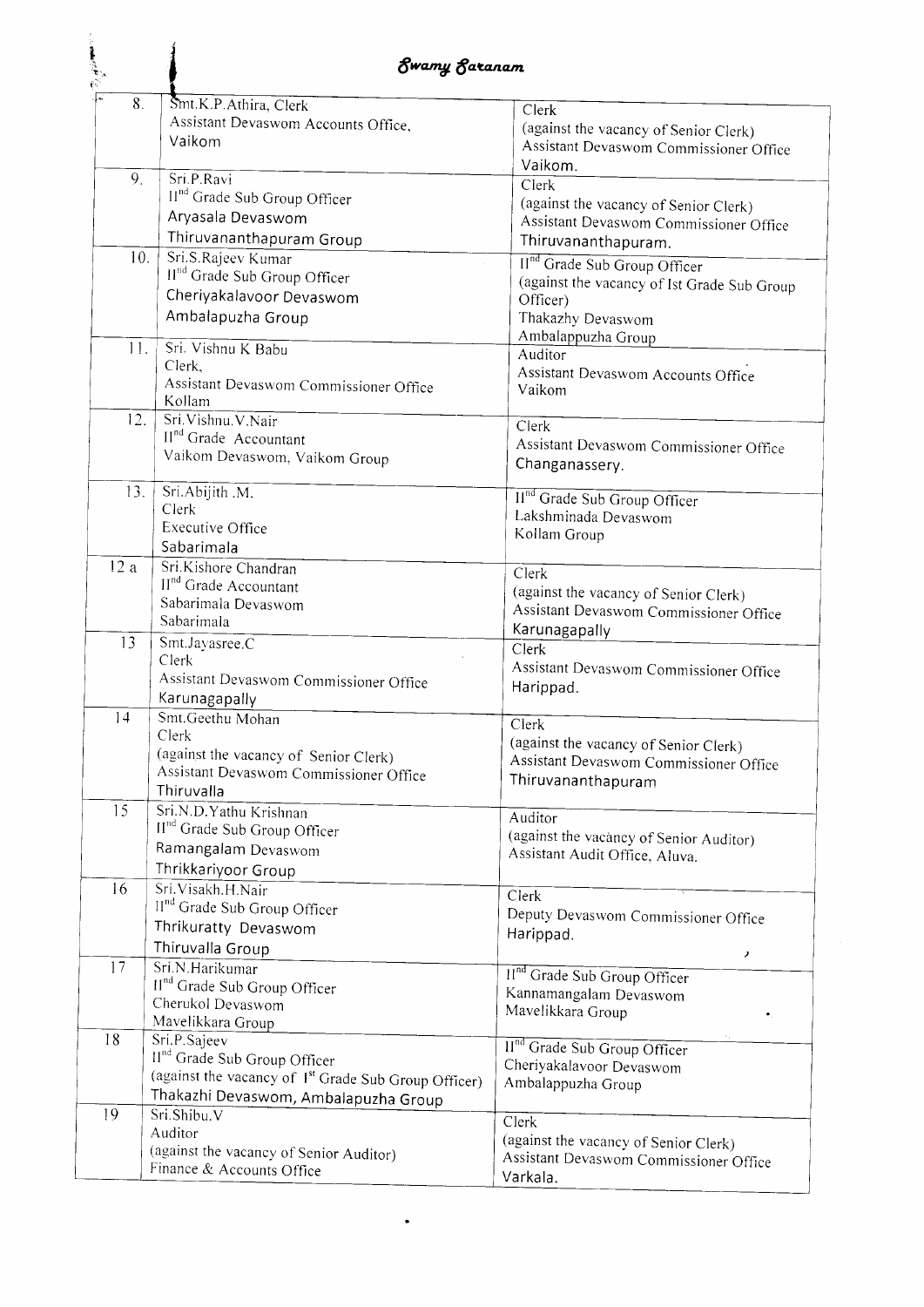| 20 | Sri.R.Syamkumar                                                  | II <sup>nd</sup> Grade Sub Group Officer    |
|----|------------------------------------------------------------------|---------------------------------------------|
|    | II <sup>nd</sup> Grade Sub Group Officer                         | (against the vacancy of Ist Grade Sub Group |
|    | Puthenchantha Devaswom                                           | Officer)                                    |
|    | Thiruvananthapuram Group                                         | Mithranandapuram Devaswom                   |
|    |                                                                  | Thiruvananthapuram Group                    |
| 21 | Sri.A.Mohan Kumar                                                | II <sup>nd</sup> Grade Sub Group Officer    |
|    | II <sup>nd</sup> Grade Sub Group Officer (on duty basis)         | Valiyasala Devaswom                         |
|    | Arangol Devaswom                                                 | Thiruvananthapuram Group                    |
|    | Neyyattinkara Group                                              |                                             |
| 22 | Sri.N.Krishnan Namboothiri                                       | II <sup>nd</sup> Grade Sub Group Officer    |
|    | II <sup>nd</sup> Grade Sub Group Officer                         | Kattuvally Devaswom                         |
|    | Manikantapuram Devaswom (on duty basis)                          | Mavelikkara Group                           |
|    | Changanassery Group                                              |                                             |
| 23 | Sri.R.Rajesh                                                     | II <sup>nd</sup> Grade Sub Group Officer    |
|    | II <sup>nd</sup> Grade Sub Group Officer                         | (against the vacancy of Ist Grade Sub Group |
|    | (against the vacancy of 1 <sup>st</sup> Grade Sub Group Officer) | Officer)                                    |
|    | Adinad Sakthikulangara Devaswom                                  | Thevalakkara Devaswom                       |
|    | Karunagapally Group                                              | Karunagappally Group                        |
| 24 | Sri.K.R.Naryanan Unni                                            | Il <sup>nd</sup> Grade Sub Group Officer    |
|    | II <sup>nd</sup> Grade Sub Group Officer                         | Vasudevapuram Devaswom                      |
|    | Parippu Devaswom                                                 | Ettumanur Group                             |
|    | Kottayam Group                                                   |                                             |
| 25 | Sri.K.Vikraman                                                   | II <sup>nd</sup> Grade Sub Group Officer    |
|    | II <sup>nd</sup> Grade Sub Group Officer                         | TV Puram Devaswom                           |
|    | (against the vacancy of 1 <sup>st</sup> Grade Sub Group Officer) | Vaikom Group                                |
|    | Arakkulam Devaswom                                               |                                             |
|    | Thrikkariyoor Group                                              |                                             |
| 26 | Sri.Sankaranarayanan.R                                           | II <sup>nd</sup> Grade Accountant           |
|    | II <sup>nd</sup> Grade Sub Group Officer                         | Sabarimala Devaswom                         |
|    | (against the vacancy of 1 <sup>st</sup> Grade Sub Group Officer) | Sabarimala Group                            |
|    | Kalikavu Devaswom                                                |                                             |
|    | Ettumanoor Group                                                 |                                             |
| 27 | Sri.V.Rajendran                                                  | Auditor                                     |
|    | II <sup>nd</sup> Grade Sub Group Officer                         | (against the vacancy of Senior Auditor)     |
|    | Lakshminada Devaswom                                             | Assistant Audit Office, Kottarakkara.       |
|    | Kollam Group                                                     |                                             |

This order will take effect on 09.10.2017

#### sd/-

#### Devaswom Commissioner

 $\bar{\lambda}$ 

#### Copy to

l .1  $\epsilon^{\rm s}$ 

- 1. The Secretary, Travancore Devaswom Board,(with Covering Letter)
- 2. The Commissioner for Thiruvabharanams, Aranmula
- 3. The Chief Engineer (General)
- 4. The Chief Engineer
- 5. The Superintendent of Police (Vigilance &Security)
- 6. The Finance & Accounts Officer
- 7. The Devaswom Accounts Officer
- 8. The Executive Officer, Sabarimala
- 9. The Director, Cultural Affairs
- 10. The Deputy Devaswom Commissioner, Thiruvananthapuram/Pathanamthitta/Haripad/Vaikom

 $\cdot$ 

11. The Assistant Devaswom Commissioner